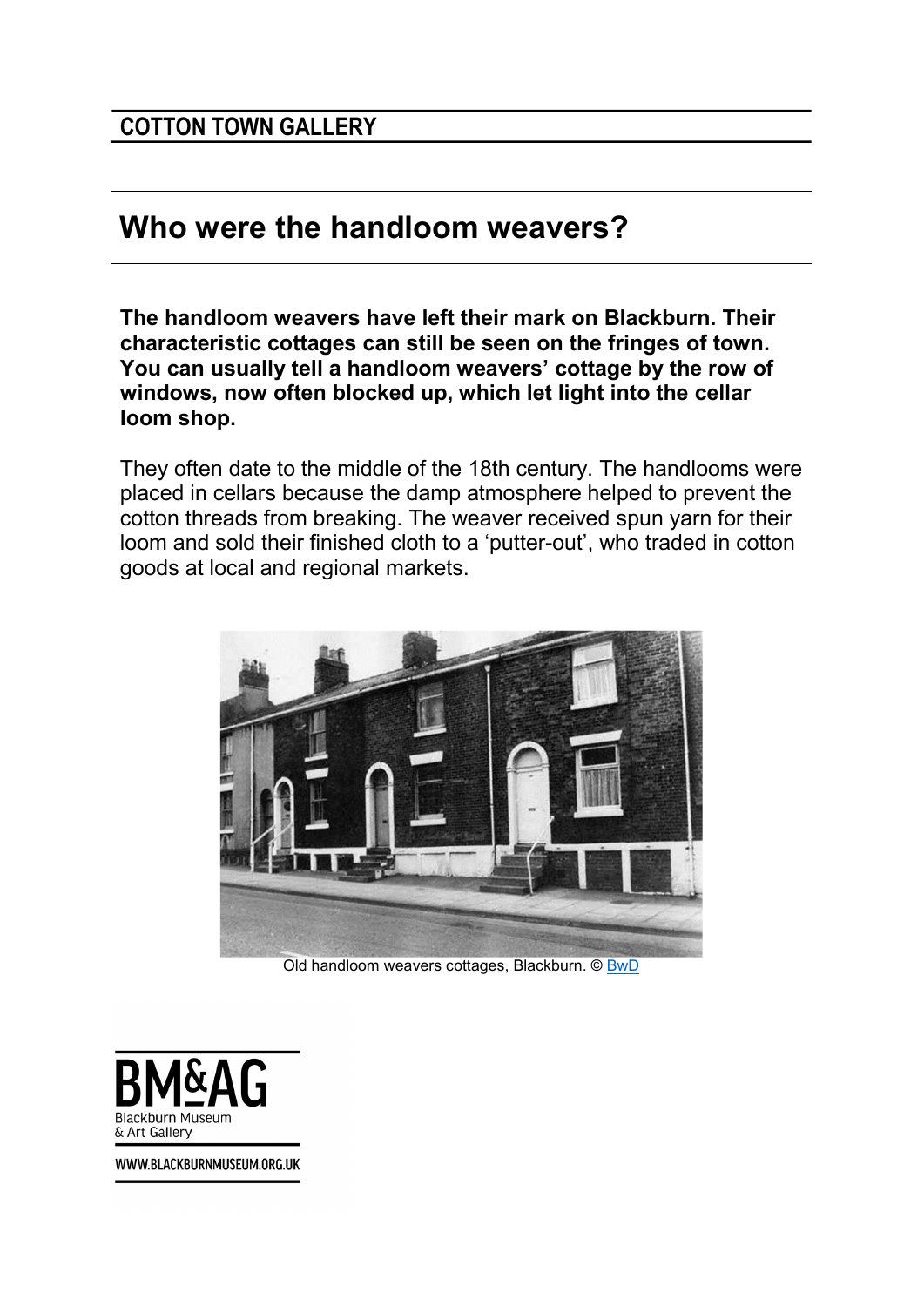## COTTON TOWN GALLERY

## Who were the handloom weavers?



Darwen's Last Hand-Loom Weaver, Mr. Edward Eccles, 1911. © BwD

Handloom weavers often worked on a system of credit, taking spun yarn in part payment for their cloth. Their business operated on the simple economics of supply and demand – as long as they had a steady of source of yarn, weavers could charge a fairly high price for their labour-intensive product.

The invention of new spinning machines simply meant that weavers had more spun yarn than they could weave. More people were



WWW.BLACKBURNMUSEUM.ORG.UK